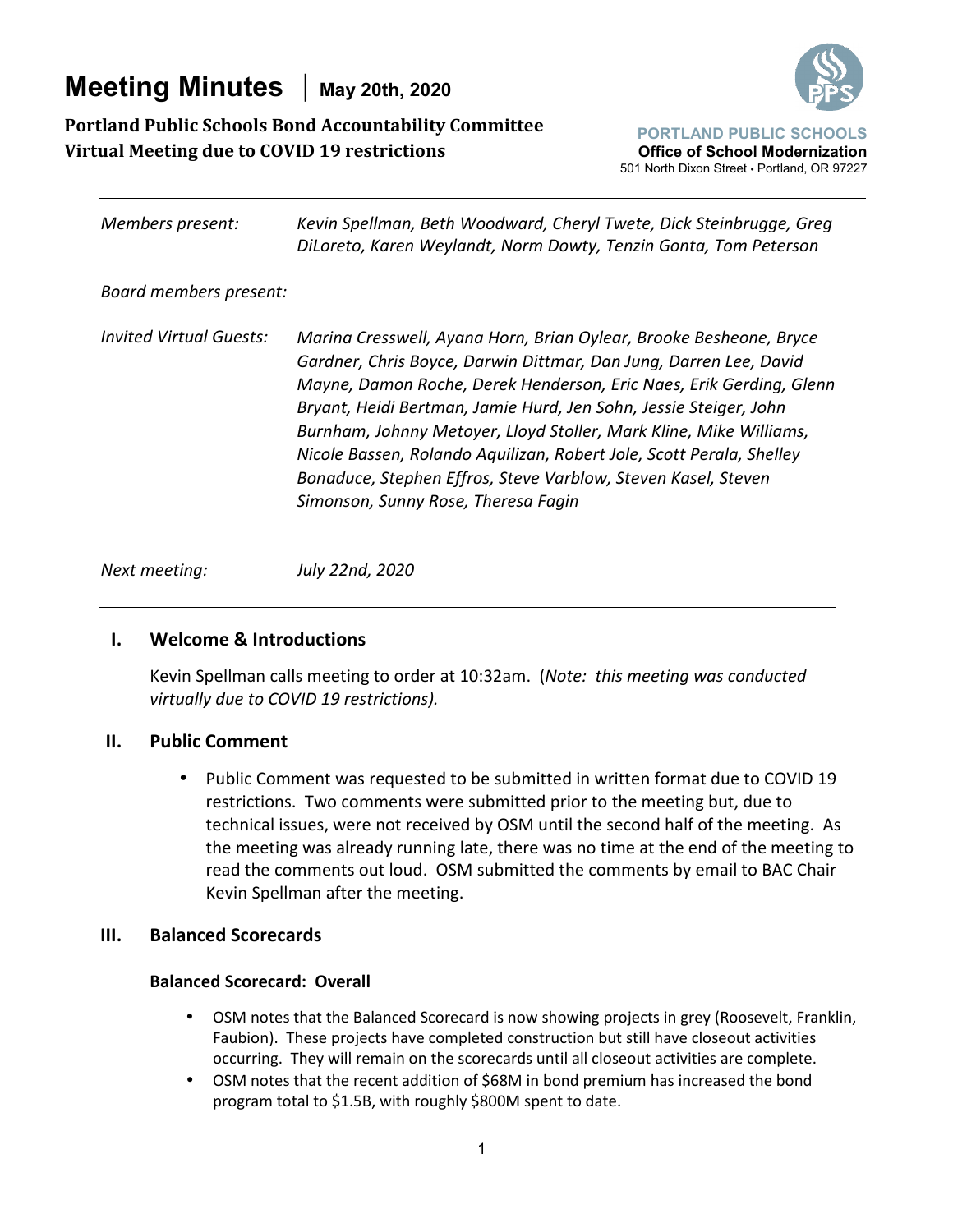• OSM notes some concerns with Madison schedule, as well as Benson budget, that will be discussed in more detail later in the presentation.

## **Balanced Scorecard: Budget; Budget Updates**

- Budget Scorecard:
	- o OSM notes that OSM is tracking a small concern with budget at Benson due to contingency levels not being at preferred amounts. Benson has gone through extensive value engineering effort and reduced costs significantly. Value engineering is continuing and there are additional VE items being reviewed that may help to reduce base cost and increase contingency amounts.
- Combined Project Cost Summary:
	- o OSM addresses a BAC question provided prior to the meeting asking whether financial reports are dated April 30. OSM notes that data is initially pulled on the first of the month prior to the BAC meeting. After that, OSM program management sits with each project team to review their projects and determines whether any corrections need to be made to the project forecasts. Reports are developed based on corrected forecasts.
	- o OSM notes that the forecast for the Franklin Teen Parent Playground has been left as under budget but needs an update. The project is being managed by FAM and it is OSM's understanding that the project is still under budget, but OSM is confirming.
	- o OSM notes that the Franklin Repairs project shows as over budget because it includes forecasting for all of the expected remaining Franklin spin-off projects. Some of those small projects have known expenses, while others, like the concrete settlement issue noted at the previous BAC, are still unknown. Franklin Repairs forecast is showing expending all of the funds that were left from the Franklin modernization project. The actual funds have been transferred from Franklin modernization to 2012 Bond Program Contingency to be held for transfer into the Franklin Repairs project as costs are identified for specific items.
	- o OSM notes that the Roosevelt modernization project is closing out and most funds have been transferred out of the project and into the 2012 Bond Program Contingency. OSM has confirmed that at least \$208,000 will still be coming out of the project. OSM is in the process of closing out the CM/GC contract. Once the contract is closed out, OSM will be able to transfer out any remaining funds. The funds that are coming back are slated for the Roosevelt Windows project.
	- o OSM notes that the Faubion Replacement project is complete and just needs all of the commitments closed and funds transferred back out. The Improvement Projects showing forecasted under are in the same situation, of being completed but needing to be fully closed out.
	- o OSM notes that the four separate projects that make up the Benson Modernization project as a whole have been reformatted to show a subtotal. This should make it easier to follow the Benson Modernization total project budget.
	- o OSM notes that the same subtotal formatting has been done for the Lincoln Replacement project, with the Athletic Sites project. The Athletic Sites project is part of the Lincoln Replacement that is being administered as a separate project utilizing budget that was already in the Lincoln Replacement project.
	- o OSM notes that the security packages are showing some differences in forecasted costs. This is simply to provide visibility to some budget transfers that will be complete prior to the next BAC meeting. We will be shifting funds from packages 1 and 2 to package 3, to allocate budget where it is needed.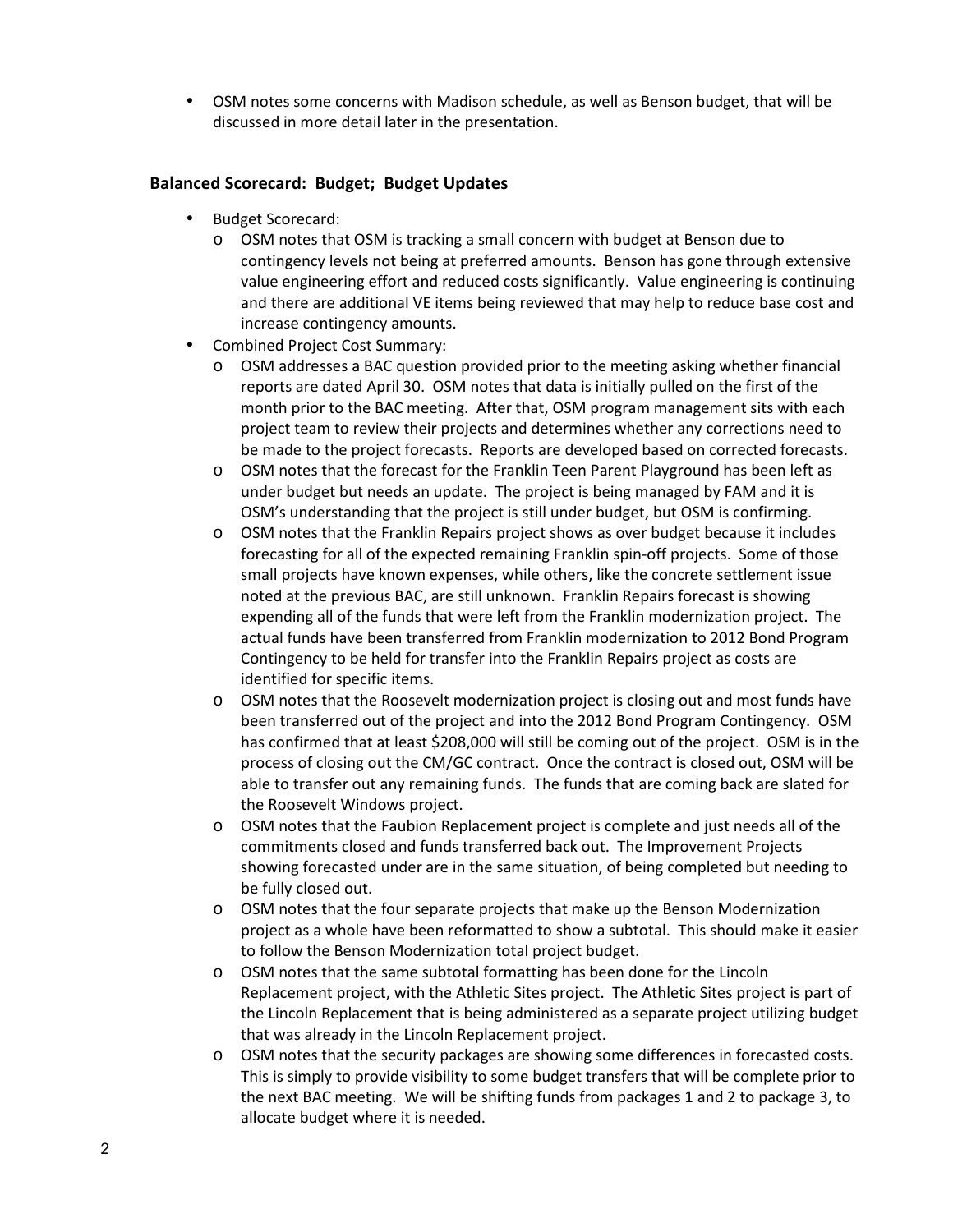- 2012 Program Costs Summary:
	- o OSM notes that the 2012 Bond Program is nearing the end and OSM continues to clean up its budget line items to revert unspent and unneeded funds to 2012 Bond Program Contingency.
	- o OSM notes that the PBOT forecast still shows the \$4M that remains to be paid to PBOT. The payment has not yet been completed.
	- $\circ$  OSM notes that the audit of OCIP 1 has not yet been completed, and potential additional costs as a result of the audit are still unknown.
	- o OSM addresses a BAC question submitted prior to the meeting asking why the 2012 Bond Program Contingency is showing over budget. OSM notes that the Contingency includes \$627,000 being held aside for Franklin Repairs; \$750,000 for Roosevelt Windows; and \$1.65M for Grant Bowl. The full \$750,000 may not be needed for the Roosevelt Windows but it is being held while costs are firmed up. The \$1.65M for Grant Bowl stems from the Grant Bowl Master Plan that was approved by the Board between the last BAC meeting and this one. The Board agreed to fund that project out of 2012 Bond funds. OSM has not done the budget transfer yet from 2012 Bond Program to the project, so the amount is shown in the Contingency forecast.
	- o OSM notes that the bottom line of the report shows the 2012 Bond Program project, as a whole, is under budget, but budget has not yet been moved into line items to match estimates at completion by line item.
- 2017 Program Costs Summary:
	- o OSM notes that OSM sold its last bond for the 2017 Bond program in April. That sale netted a \$68M premium, which is being shown in the Bond Premium line. The BAC submitted a question prior to the meeting asking whether the Premium should be under Contingency or transferred immediately to the Benson project. OSM notes that, in the eBuilder 2017 Bond Program project, Bond Premium sits under Contingency. The funding was deposited only a couple weeks ago, and no decision has been made about when to transfer funds to Benson, though it is anticipated that the Premium will be applied to Benson. OSM notes that it might make more sense to transfer the Premium after the November 2020 Bond, in order to do a single large transfer of both fund sources at the same time.
	- o OSM notes that new interest earnings had been added to the 2017 Bond Program Contingency at the last report. At that time, the earnings amount had been forecasted to be unspent, in order to provide transparency to the new fund source. At this time, OSM is forecasting spending all of its 2017 Contingency, including that amount, to address the various overages shown in other program budget lines as well as the current unknown of COVID-19 pandemic effects.
	- $\circ$  OSM addresses a BAC question submitted prior to the meeting asking whether OSM will be able to provide a better estimate of Contingency use related to the pandemic, and states that more refined estimates of cost impacts will be forthcoming in the July BAC meeting.
- Health & Safety Funding Allocation:
	- o OSM addresses a BAC question submitted prior to the meeting requesting information on the Chapman Re-roof estimate being raised from \$2.8M to \$4.3M. OSM notes that the \$2.8M estimate was done early on in the project. When it was initially bid, there was limited competition, the bids were far over budget, and OSM opted to pause the project for a year (work can only be completed in the summer). During that pause, energy codes changed and it was determined that additional seismic and masonry work would be needed. The project has now gone back out to bid with the noted changes, and the \$4.3M budget is based on the actual contract amount.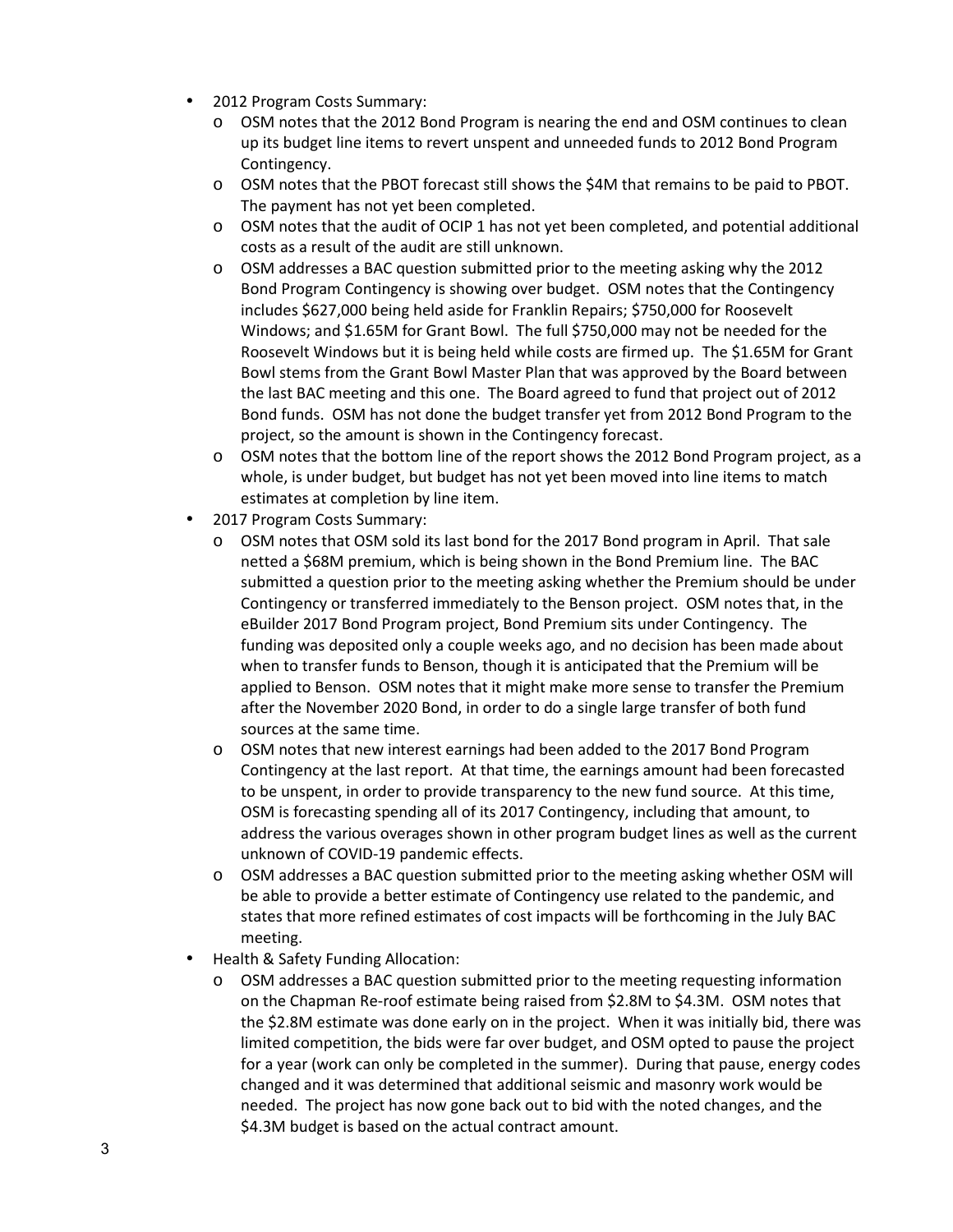- $\circ$  OSM addresses a BAC question submitted prior to the meeting requesting information on the Group 2 – Fire Alarm/Sprinkler estimate being lowered from \$8.5M to \$4.1M. OSM notes that the Group 2 project was initially set up to include six sites for fire sprinklers and alarms. A Fire Marshall-mandated change was made to do fire alarms rather than fire sprinklers, and to do the work on more sites. At the same time, OSM was learning that it was very challenging to administratively manage multiple construction sites and contracts on one eBuilder project. A decision was made to split out projects by construction contract. Funding that had been in the Group 2 project for construction was transferred to four new Fire Alarm Upgrades projects, of roughly 5-6 sites each, as seen on the report detail.
- o OSM notes that OSM is gearing up for summer 2020 work, and several new projects have been added to the report.

*The BAC discusses the date of the financial reports and asks for confirmation that the budget and actuals are therefore from a specific date, but the estimates at completion (EAC) are an analysis done at the end of April. OSM explains that, for the larger projects, teams complete a Project Status Update at the end of the month including an EAC, and that EAC is what is used for the BAC reports. For the Health & Safety projects, OSM reviews the EAC with project managers individually to address any changes in data reporting over the first week of the month.* 

*The BAC asks for clarification on the Franklin Repairs project and whether these repairs should be covered by punchlist or warranty. OSM clarifies that the title of "repairs" is misleading, because the OSM-funded projects are not items that were done incorrectly by the contractor or covered by warranty. The project was titled by FAM as part of a FAM project to address things like graffiti, but OSM asked FAM for assistance in managing some OSM-funded items under this project as well. The OSM-funded projects typically address issues that could have been designed better or perhaps were overlooked in design of the project. Rather than add these projects to the CM/GC contract, and delay closure of that large contract, OSM has chosen to spin them off into smaller eBuilder projects for more flexibility.* 

*The BAC discusses the reports regarding where spin-off project costs are being forecasted and whether the costs have inadvertently been forecasted twice for costs being forecasted in program contingency. OSM notes they will review the forecasts prior to the next meeting to confirm the costs are only showing forecasted in one location.* 

*The BAC clarifies with OSM that the future interest earnings remain separate from the Contingency line item.* 

## **Balanced Scorecard: Equity**

- OSM notes a decrease in the cumulative percentage of certified contracts since last quarter's report.
- OSM addresses a BAC question submitted prior to the meeting regarding the change in Madison's equity numbers. As soon as OSM received the report data, they began looking into it. First OSM would like to determine if contractors are making timely reports regarding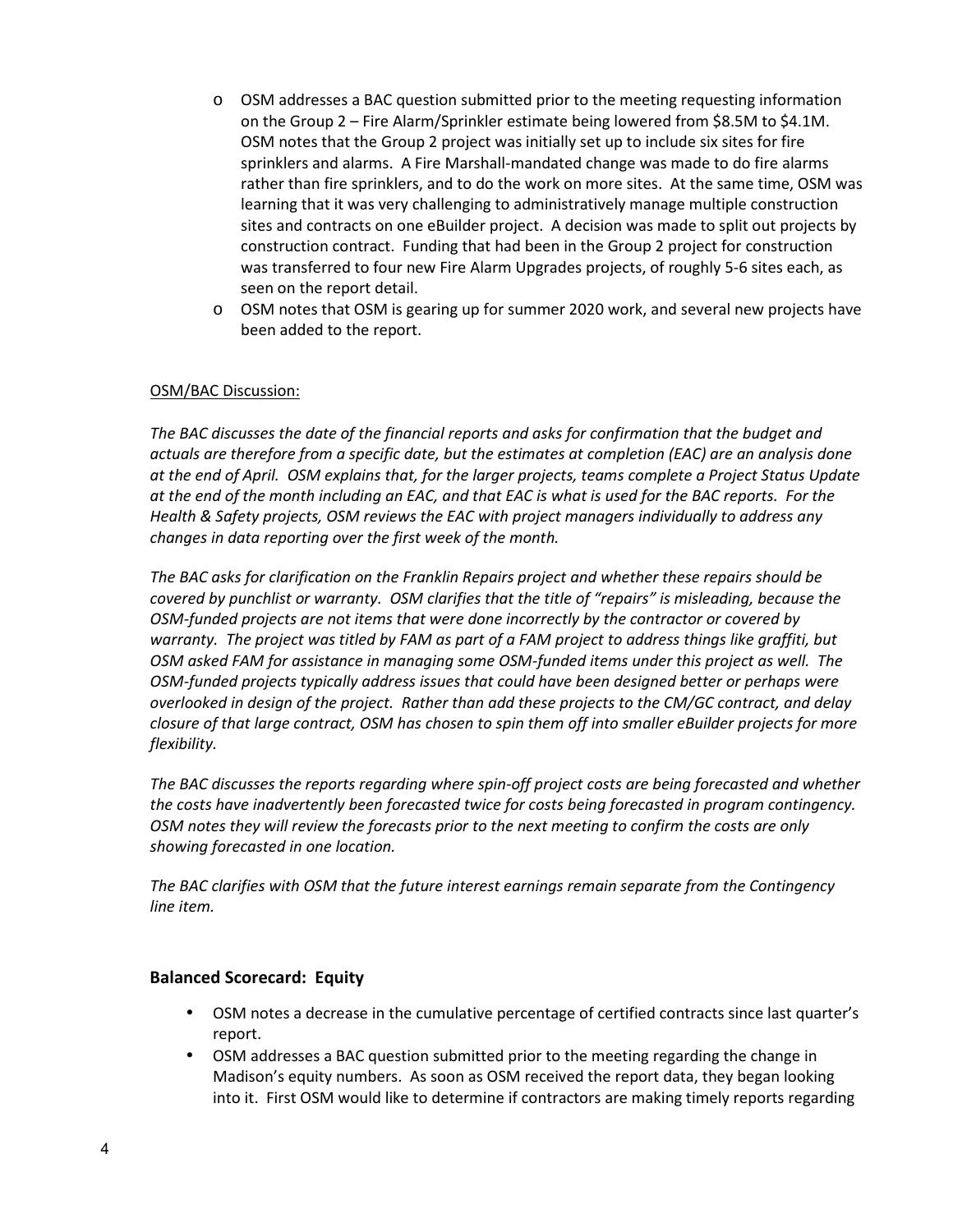certified business participation. Once that has been confirmed, OSM can look into the change in rates.

• OSM also notes that Procurement is working with the Madison contractor and project team to investigate the low apprenticeship rate at Madison. OSM project staff note that the contractor is having a hard time across several trades in meeting apprentice rates, but has not yet determined why. OSM will provide a more detailed report on Madison's equity and apprentice rates at the next BAC meeting.

## OSM/BAC Discussion:

*The BAC asks whether OSM is using a special software to track the certified business data. OSM indicates that the certified business data is collected separately by the Procurement department. OSM also notes that contractors enter their own data and there can sometimes be a lag from the actual to the report. OSM is looking into it further.* 

*The BAC asks whether the apprentice tracking also tracks diversity within the apprenticeship. OSM clarifies that the scorecard only tracks apprentice rates overall, not by diversity.* 

*OSM addresses the submitted BAC question requesting additional information regarding the change of Madison's contractor equity score from green to yellow. Project staff notes that it has been more difficult to get apprentices due to the COVID pandemic. The BAC asks for a follow-up report regarding Madison's equity and apprenticeship rates at the July 2020 BAC meeting and OSM agrees to provide.* 

## **Balanced Scorecard: Schedule**

- OSM notes that hard copies of the schedules have been included in packets, to make them easier to read.
- OSM notes that, while all projects are currently on schedule, OSM has some concern about the Madison schedule in particular. The Madison project had unanticipated delays in receiving their permits from the City of Portland. Those delays used up much of the float that had been included in their schedule. The concern now is that there is not much float left to address any delays that might come about from pandemic conditions. The team is reworking the schedule to try to regain some float, but OSM wants to highlight this issue as early as possible. OSM is beginning to talk through the implications of any delay, and will continue to update the BAC at upcoming meetings.
- OSM addresses the BAC question submitted prior to the meeting regarding whether Roosevelt Modernization and Grant Modernization should be dropped from the Schedule Updates report. OSM notes it will drop those two projects, since they are complete with construction, and add in the Roosevelt Phase IV project.
- OSM addresses the BAC question submitted prior to the meeting regarding a change to the Construction/FF&E completion date for Kellogg. OSM notes that the format of the overall program schedule this time inadvertently rolled up the opening of the school into the Construction/FF&E summary, making it look like FF&E is completing later. In actuality, the FF&E will be completing sooner than previously reported. OSM will work with the scheduler to ensure a more consistent format going forward.
- OSM addresses the BAC question submitted prior to the meeting regarding the completion of the H&E Roofing projects changing from 2021 to 2022. OSM confirms that is exclusively due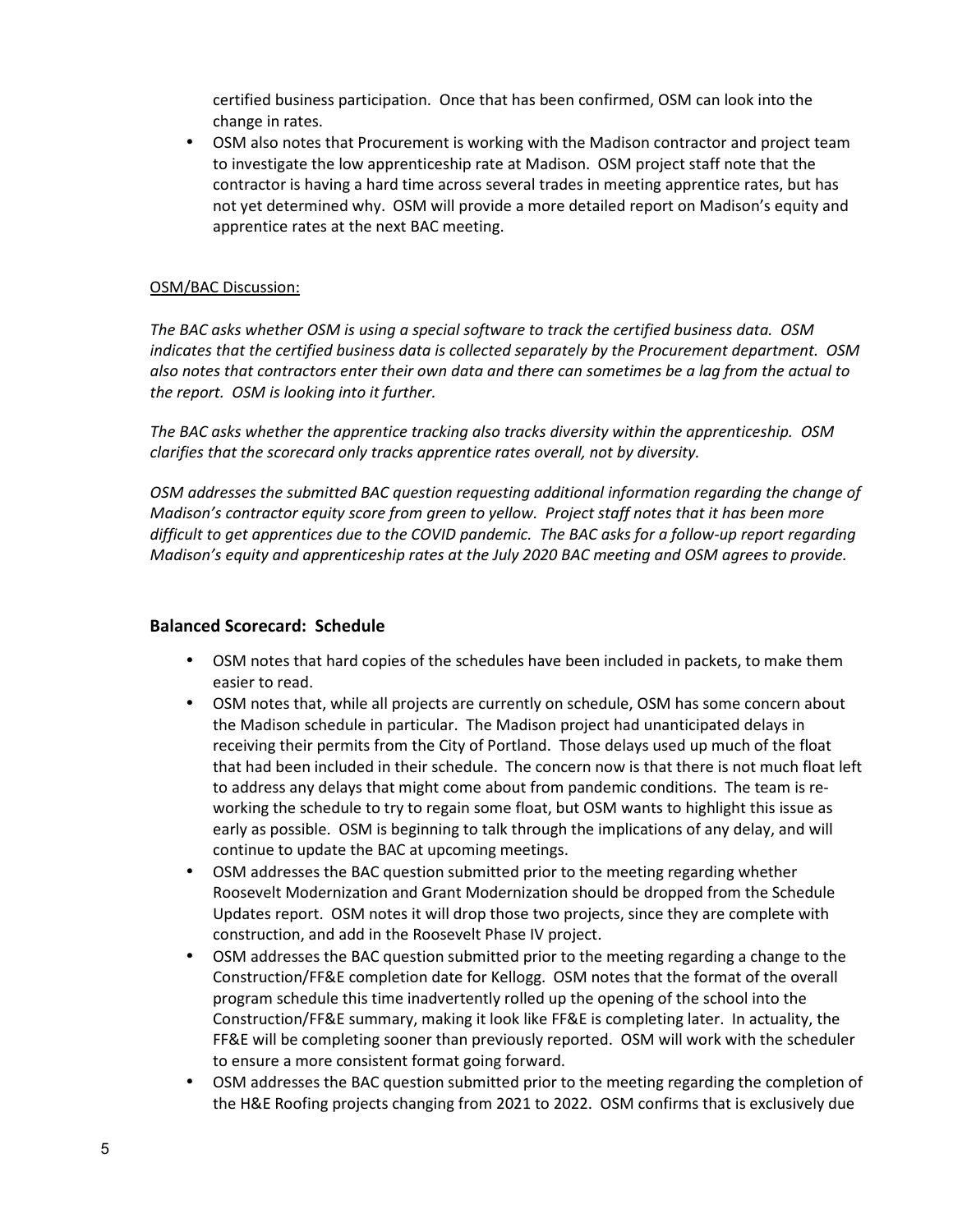to the scope of Jackson requiring an additional phase/summer to complete (as previously reported to the BAC).

• OSM addresses the BAC question submitted prior to the meeting regarding the completion of the H&S Fire Alarms showing as 2021 instead of 2020. OSM notes that is also from a schedule roll-up issue. The work itself will still complete in December 2020 as required by the IGA with the Fire Marshall. The closeout of administrative tasks will take place in January 2021.

#### OSM/BAC Discussion:

*In discussion with the BAC, OSM confirmed that the schedules of the modernizations have not changed, but the changes noted by the BAC prior to the meeting were all explained by the change in formatting of the schedules. As noted above, OSM will work with the scheduler to ensure a more consistent format going forward.* 

## **IV. Program Update**

- OSM addresses the BAC question submitted prior to the meeting regarding the final construction audits at Franklin, Roosevelt and Grant. It appears there has been some miscommunication about what was considered the "final construction audit." OSM notes that the Franklin Final Construction Audit report was issued in 2017, as was the Roosevelt Final Construction Audit report, and shared previously with the BAC. However, both of those reports were completed prior to the final payment. The construction auditor provided additional help in reviewing the final payment for Franklin, but did not provide another report for those efforts. The auditor is working with OSM to review the closeout of the Roosevelt project against the audit findings, and that work remains in progress. The Final Construction Audit for Grant has not yet been completed.
- OSM addresses the BAC question submitted prior to the meeting regarding the postconstruction reports required for alternative procurements, for Franklin, Roosevelt and Grant. OSM notes that now that the contract has been closed out for Franklin, OSM staff are working on that report. Roosevelt and Grant CM/GC contracts are not yet closed out, and reports cannot be completed until after those contracts are closed.
- OSM addresses the BAC question submitted prior to the meeting regarding the Madison Mid-Point Construction Audit report. OSM notes that the report was just completed last week and has not yet been shared with PPS leadership. Once it has been fully reviewed internally, OSM will share it with the BAC.

## OSM/BAC Discussion:

*The BAC states that there were significant shortcomings noted in both the Franklin and the Roosevelt final construction audit reports. It is the BAC's understanding that those issues have been resolved, at least for Franklin, and the BAC would like to see some report of how those issues have been resolved. OSM will provide a memo that addresses the deficiencies in the Franklin report and how they were resolved. OSM also notes that these construction audit report findings are in the process of being added to OSM's Audit Tracker, so they can be tracked along with findings from the annual performance audits.*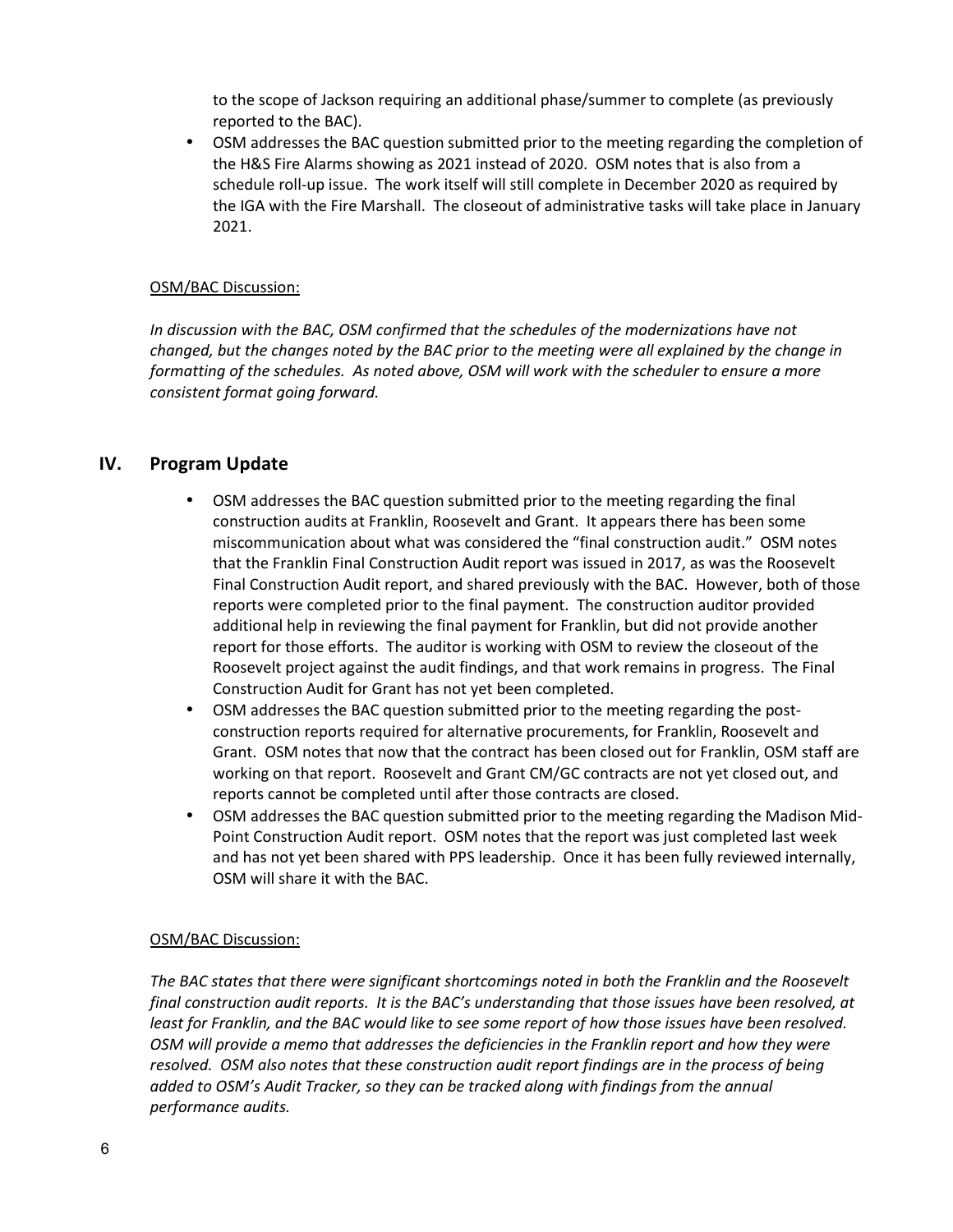## **V. Project Updates**

## **ROOSEVELT WINDOW REHABILITATION**

- Accomplishments:
	- o **Assessment:** Completed December 2019
	- o **Construction Documents:** Completed January 2020 March 2020
	- o **SHPO:** Submitted memo documenting RHS Modernization MOA accomplishments. Received response of concurrence from SHPO.
	- o **Construction Procurement:** Contract execution and NTP expected to be issued mid May 2020.
- Next Steps:
	- o **SHPO:** Ongoing effort to closeout RHS Modernization MOA and negotiate amendment for Window Rehabilitation project.
	- o **Mock-Up:** Beginning in May 2020.
	- o **Construction:** May 2020 November 2020.
		- Interim Completion August 21, 2020: South, East & West Elevations
		- **Substantial Completion: October 30, 2020**
		- **Final Completion: November 30, 2020**
- Challenges and Opportunities:
	- o **Opportunities:** Early school closures are allowing work to move forward sooner than previously expected.
	- o **Challenges:** Social distancing and COVID-19 impacts have caused workflow processes to be slowed and this is expected to continue through construction.
- Safety Updates: None (construction has not started yet).

## OSM/BAC Discussion:

*OSM addresses a BAC question submitted prior to the meeting regarding the impact on the school of the window project not completing until October. OSM staff note that they worked with the school to identify the critical classroom windows that needed to be completed prior to school start, and have scheduled accordingly.* 

## **ROOSEVELT PHASE IV**

- Accomplishments:
	- o **TI Permit:** Permit documents completed and submitted for permit review via FPP. Is now in queue for review and awaiting comments from City.
	- o **TI Coordination:** Established process for summer 2020 TI work. Limit scope and cost threshold to \$80,000 for the Summer 2020 and continue to completion Summer 2021.
	- o **Addition Design:** Bassetti has completed DD documents and is now in review with the project team.
- Next Steps:
	- **TI Construction Procurement:** Developing RFQ for TI summer 2020 work. RFQ scheduled to be sent to qualified contractors for bid before end of May.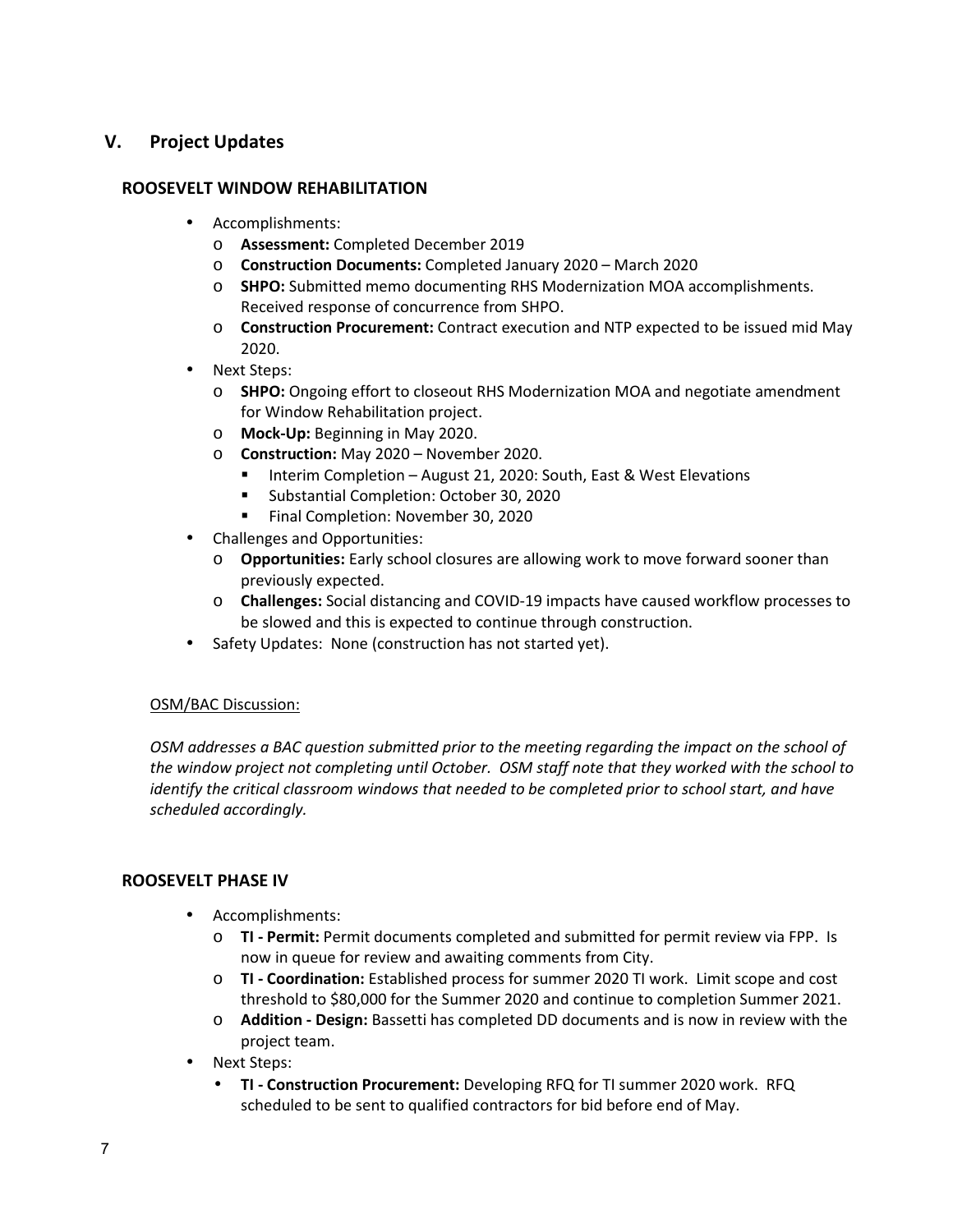- **Addition Design:** Continue development of Construction Documents and prepare for permit submittal.
- **Addition Construction Procurement:** Initiate and prepare procurement RFP process for contractors for the Addition work. Construction scheduled start, September 2021.
- **Steering Committee:** Putting together a small Steering Committee to get feedback on scope and budget decisions.
- Challenges and Opportunities:
	- o **Opportunities:** Discovered that there are extra stock materials and some equipment stored in RHS basement that can be used in the TI and Addition projects.
	- o **Challenges:** The budget may be tight for all that the stakeholders want. However, it has also spurred creativity on how to potentially repurpose unused or minimally used technology equipment already in the building.
- Safety Updates: None (construction has not started yet).

*OSM addresses a BAC question submitted prior to the meeting regarding the schedule of the Phase IV project. OSM notes that the Addition part of Phase IV is scheduled to start September 2020, not September 2021 as noted on the presentation slide.* 

*OSM addresses a BAC question submitted prior to the meeting regarding the procurement process for the Addition. OSM clarifies that it will be an RFP/Lump Sum procurement, which includes the lump sum bid amount as one of the scored items of the proposal.* 

*OSM addresses a BAC question submitted prior to the meeting regarding stakeholder understanding of the budget limitations. OSM confirms that stakeholders are aware that this project is budgeted from the 2012 Bond, which is at its end and will not have additional funding available. OSM notes that a stakeholder Steering Committee is being put together, as is typically done for the modernization projects, so that stakeholders will be able to meet as a group and make budget decisions as needed.* 

## **GRANT HS MODERNIZATION: CLOSE-OUT**

- Close Out Activities:
	- o Minor contractor activity onsite to address warranty and punchlist items (5 punchlist items remain).
	- o Staff are negotiating final project change orders and GMPCA's.
	- o 12 remaining GMPCA's
	- o Weekly meetings with CMGC project leadership are ongoing.
	- o Working agreement reached on final GC amount.
	- o Discussions ongoing for final GR amount.
	- o 10 open close-out submittals in processes.
	- o PPS construction auditor waiting for resolution on GC/GR GMPCA's to finalize audit.
	- o Project remains on budget, per risk assessment of outstanding issues.
	- o Project team is meeting regularly with PPS operations and IT departments to resolve closeout and turnover issues.
- F/U Projects:
	- o Confirmed projects: Gym lighting levels; Improved ventilation for kiln room; Improved cooling for computer room; Band room instrument storage.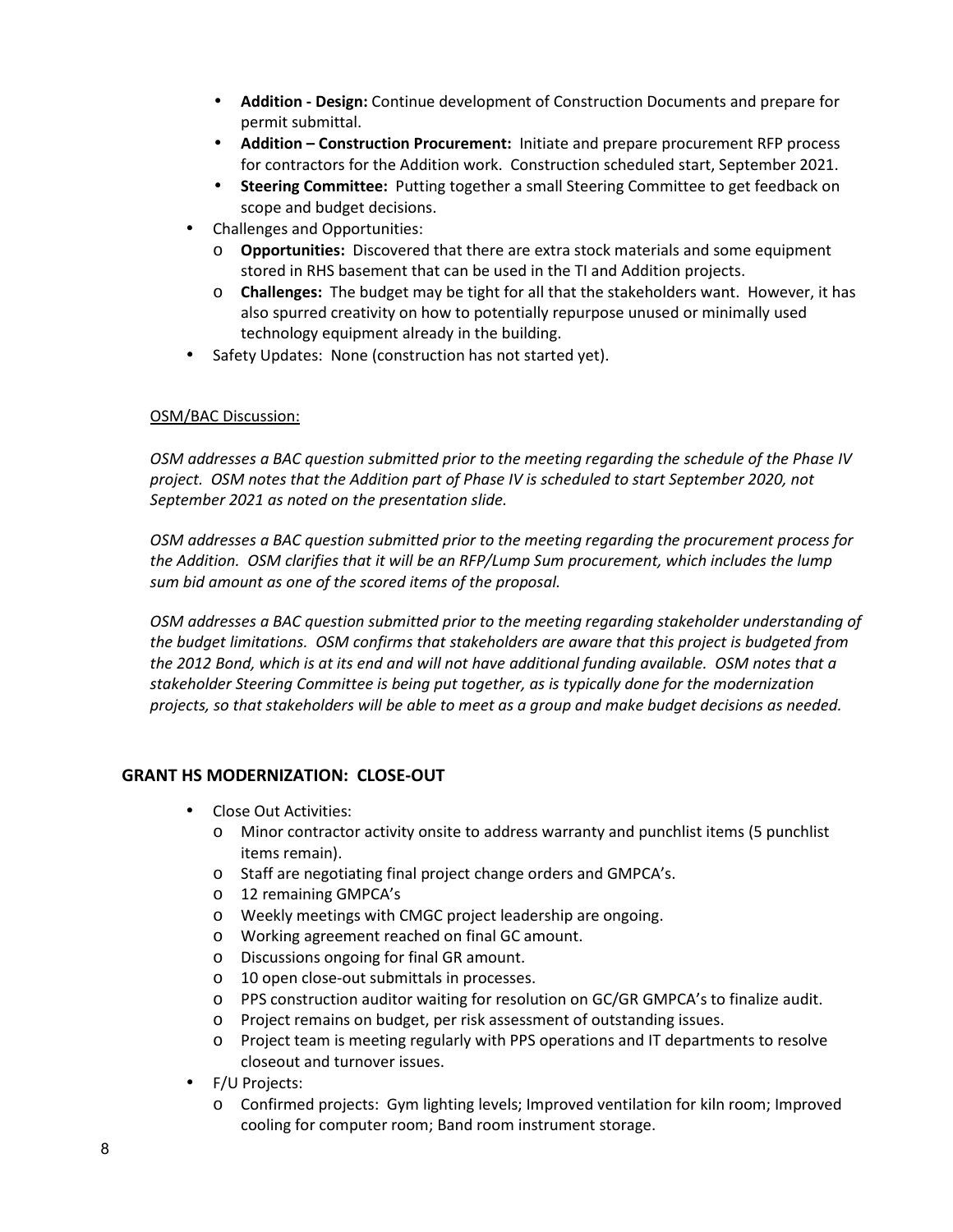- Challenges:
	- o Paging/Bell system is operational and tested. Short list of punchlist corrections issued to the CMGC.
	- o DDC HVAC control programing has 4 remaining open commissioning issues.

*In response to a question from the BAC, OSM clarifies that all outstanding submittals are related to close-out documentation such as test reports, and does not include material submittals.* 

*The BAC asks for clarification that the small on-going projects will be contracted separately from the CM/GC, and OSM confirms that understanding. OSM also confirms that these projects are not contractor warranty issues, but rather due to design issues.* 

## **HEALTH AND SAFETY: Consolidated Projects**

| <b>Roofs:</b>                                                                                                                                | ADA:                                                                                                                                                                                            | <b>Fire Alarm/Fire Sprinklers:</b>                                                                                                                                                                                |
|----------------------------------------------------------------------------------------------------------------------------------------------|-------------------------------------------------------------------------------------------------------------------------------------------------------------------------------------------------|-------------------------------------------------------------------------------------------------------------------------------------------------------------------------------------------------------------------|
| Complete:<br>King<br>Beverly Cleary - Fernwood<br>Tubman<br>٠<br><b>Holladay Center</b><br>٠<br>Rose City Park<br>٠<br>Rigler<br>٠<br>Sitton | Complete - Ramps, bathrooms,<br>lifts:<br>King<br>п<br>Beverly Cleary - Fernwood<br>п<br>Tubman<br>$\blacksquare$<br>Lewis<br>$\blacksquare$<br>Rose City Park<br>٠<br>Rigler<br>$\blacksquare$ | <b>Complete - Sprinklers:</b><br>King<br>$\blacksquare$<br>Beverly Cleary - Fernwood<br>٠<br>Lewis<br>٠<br>Jefferson<br>٠<br>Rigler<br>$\blacksquare$<br><b>Complete - Fire Alarms:</b><br>King<br>$\blacksquare$ |
| <b>Ongoing (2020):</b><br>Jackson<br>$\blacksquare$                                                                                          | <b>Complete - Elevators:</b><br>King                                                                                                                                                            | Rigler<br>٠<br>Maplewood<br>٠                                                                                                                                                                                     |
| Hayhurst<br>$\blacksquare$                                                                                                                   | Rose City Park<br>$\blacksquare$                                                                                                                                                                | Ainsworth Annex<br>$\blacksquare$                                                                                                                                                                                 |
| Chapman<br>٠                                                                                                                                 |                                                                                                                                                                                                 | West Sylvan<br>$\blacksquare$                                                                                                                                                                                     |
| <b>Harrison Park</b>                                                                                                                         | <b>Ongoing - Elevators:</b>                                                                                                                                                                     | Green Thumb<br>٠                                                                                                                                                                                                  |
| Kelly                                                                                                                                        | Rigler                                                                                                                                                                                          | Lee<br>$\blacksquare$                                                                                                                                                                                             |
| Mt. Tabor                                                                                                                                    |                                                                                                                                                                                                 | Da Vinci<br>$\blacksquare$                                                                                                                                                                                        |
| <b>Ockley Green</b><br>٠                                                                                                                     | Ongoing - Ramps, restrooms,                                                                                                                                                                     |                                                                                                                                                                                                                   |
| Woodlawn<br>٠                                                                                                                                | railings:                                                                                                                                                                                       | <b>Ongoing - Sprinklers</b>                                                                                                                                                                                       |
|                                                                                                                                              | <b>Harrison Park</b><br>$\blacksquare$                                                                                                                                                          | Rigler                                                                                                                                                                                                            |
| <b>Future:</b>                                                                                                                               | Kelly<br>٠                                                                                                                                                                                      |                                                                                                                                                                                                                   |
| Duniway<br>п                                                                                                                                 | Mt. Tabor<br>$\blacksquare$                                                                                                                                                                     | <b>Ongoing - Fire Alarms</b>                                                                                                                                                                                      |
| <b>MLC</b><br>٠                                                                                                                              | <b>Ockley Green</b><br>٠                                                                                                                                                                        | See list of 18 schools on<br>$\blacksquare$                                                                                                                                                                       |
| Rieke<br>$\blacksquare$                                                                                                                      | Woodlawn<br>$\blacksquare$                                                                                                                                                                      | Fire Alarms project update<br>slide                                                                                                                                                                               |

• OVERVIEW TO DATE: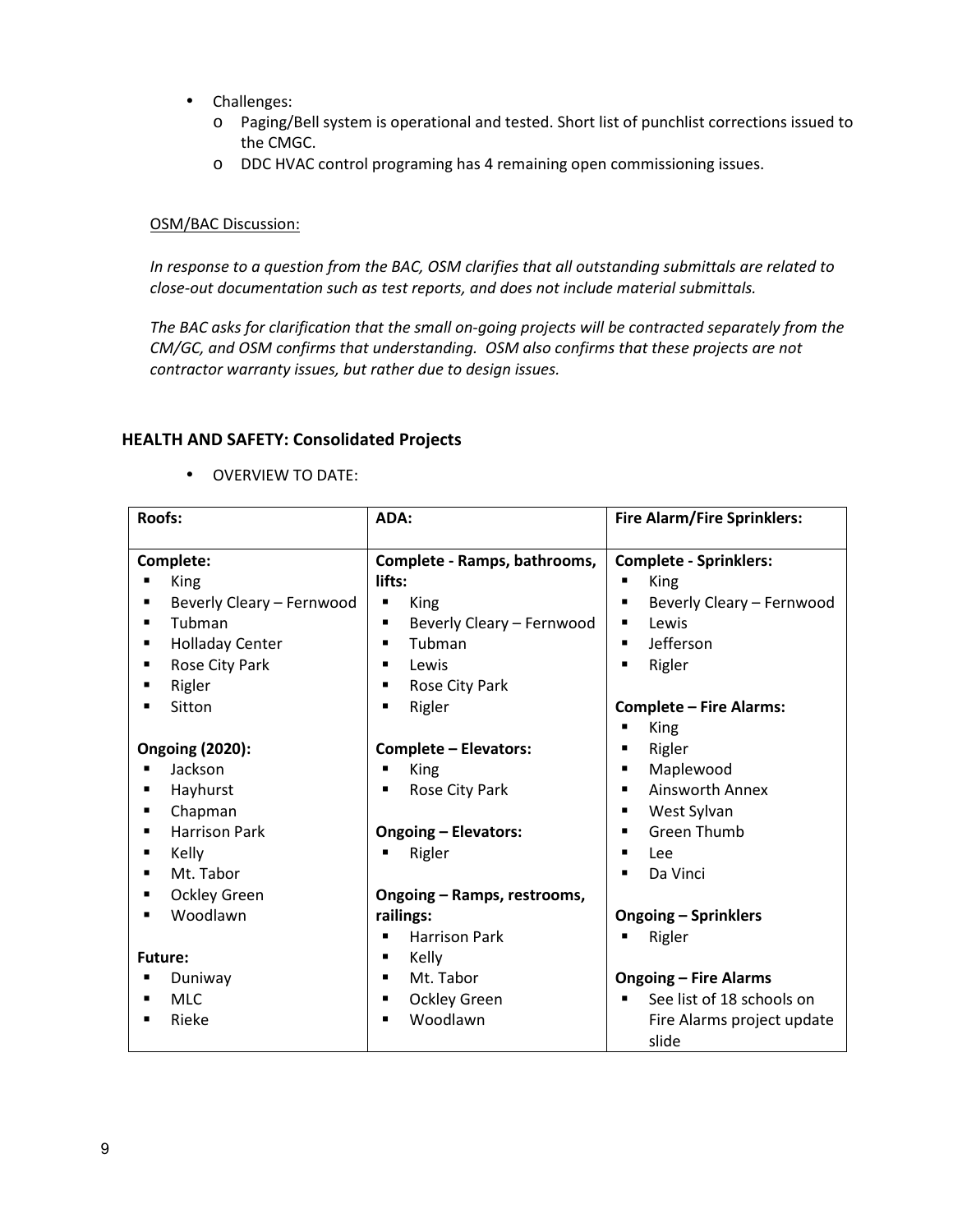## **HEALTH AND SAFETY: Roofs**

- Accomplishments:
	- o **2019 Roofs/Seismic** completed under budget: Sitton re-roof (Sitton H&S Improvements-Bond - 5027); Hayhurst seismic retrofit – Phase 1 (Hayhurst - SRGP-Bond - 5028).
	- o **2020 Roofs** permits approved and under construction: Chapman re-roof (Chapman Re-Roof and Fire Sprinkler System Installation – 4671)
	- o **2020 Roofs** permits submitted and awaiting contract execution:
		- Multiple Sites Health & Safety Group 2 Design: Ockley Green; Harrison Park; Woodlawn
		- **Multiple Sites Health & Safety Group 1 Design: Mt. Tabor; Kelly**
- Next Steps:
	- o **2020 Roofs:** Execute contracts
	- o **Phase 2 Construction of 2019 Projects:** Hayhurst Seismic Retrofit Phase-2 (5028)
	- o **Jackson Roofing Phase 2 (5030):** Bid out abatement as separate scope for 2021
- Challenges:
	- o Abatement pricing Jackson Phase 2 (summer 2020) was returned far over budgeted amount. The district will need to re-bid this work for summer 2021. This will also push the Phase 3 work originally scheduled for Summer 2021 to Summer 2022.
	- o Some COVID-19 related impacts are affecting the roofing projects with extended lead times for some materials/equipment.
- Opportunities:
	- o Due to early school closures, Hayhurst and Chapman have started construction early, lessening impact on fall activities.
	- o An SRGP grant application has been submitted for Lent, the district should receive notice of award by the end of May 2020.
	- o Early planning for summer 2021 roof replacements (as funding allows) has started.

## OSM/BAC Discussion:

*The BAC inquires about the how the work is being put on hold at Jackson. OSM clarifies that OSM issued the abatement as an ASI to the general contractor and the pricing came back well over budget. OSM decided to pull that scope from the general contractor, and will bid it out for early next year as a separate contract.* 

## **HEALTH AND SAFETY: ADA**

- Accomplishments:
	- o Completed:
		- **Elevator at Rose City Park Elementary (4586)**
		- Elevator, ramps, door hardware, restrooms, and stage lift at King (Group 3)
		- Ramps, door hardware, restrooms, and stage lift at Beverly Cleary Fernwood (Group 3)
		- Ramps, door hardware, and restrooms at Tubman (4586)
		- Ramps, door hardware, and restrooms Lewis (Group 3)
		- Ramps, door hardware, and restrooms at Rigler (5029)
- Next Steps: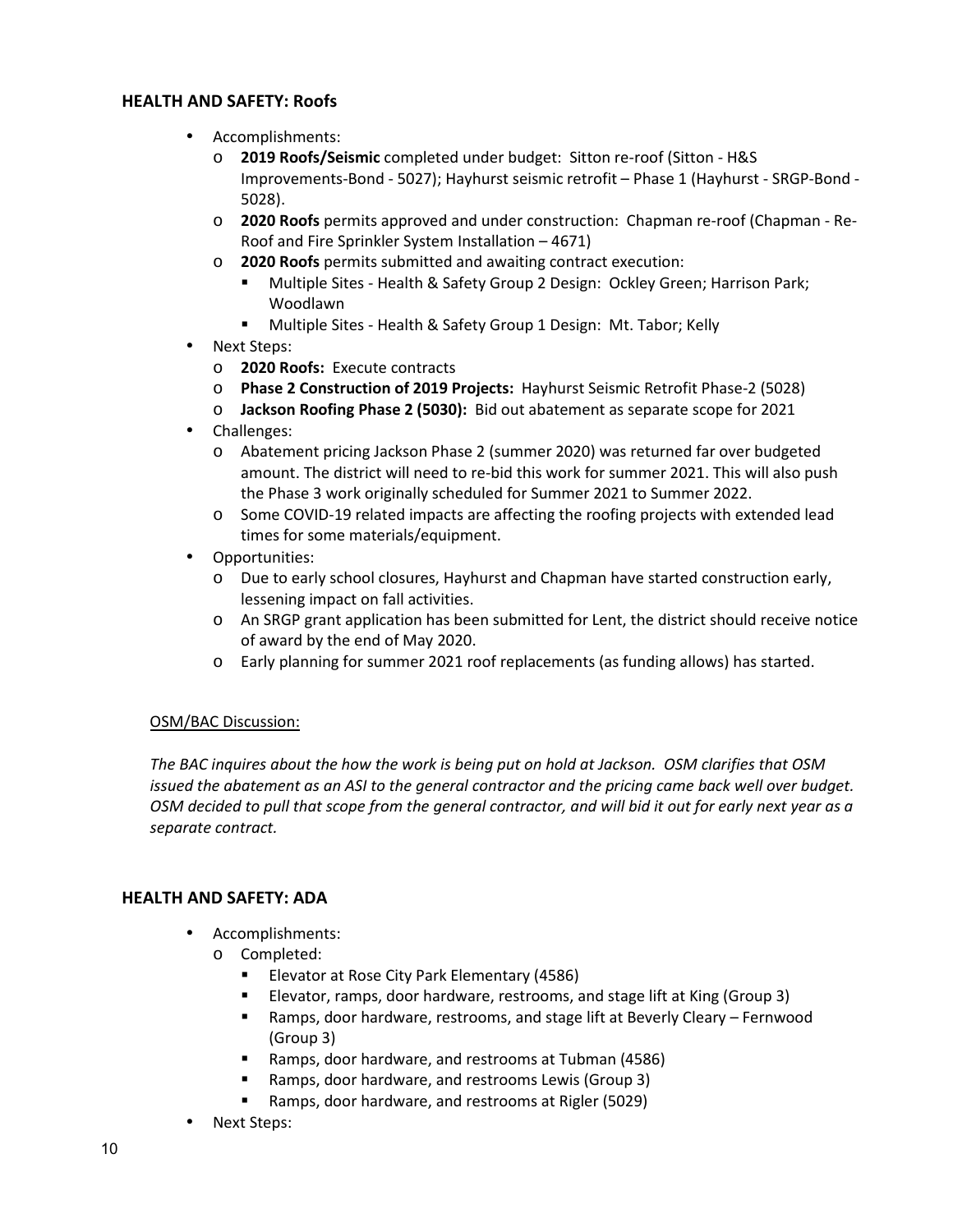- o ADA construction awaiting contract execution: Group 1 Roofs 5153 and Group 2 Roofs 5154
	- Restrooms and hand railings: Harrison Park, Ockley Green, Woodlawn
	- **Restrooms, ramps and entrance improvements: Mt. Tabor, Kelly**
- Challenges:
	- o Rigler elevator foundation differing site conditions have delayed project final completion, due to issues with original building foundation depth and soil conditions. Foundation work is now completed.
	- o Rigler elevator work is ongoing but faces delays due to manufacturer delays from Covid-19.

## **HEALTH AND SAFETY: Fire Alarm/Fire Sprinkler**

- Accomplishments:
	- o Completed (2019)
		- Group 2 Fire Alarm / Sprinkler: Ainsworth; DaVinci; Green Thumb; Lee; Maplewood; Jefferson (Fire Sprinkler); West Sylvan
	- o Under Construction (2020)
		- Fire Alarm Group 1 North 5211: Beaumont; Beverly Cleary Fernwood; Forest Park; Meek; Sabin
		- Fire Alarm Group 2 North 5212: Astor; Kenton; Laurelhurst; MLC; Vernon
		- Fire Alarm Group 3 South 5213: Atkinson; Grout; Robert Gray; Stephenson
- Next Steps:
	- o Contracting:
		- Rigler Fire Sprinkler Upgrade (2020)
		- Fire Alarm Group 4 South 5214: Harrison Park; Lent; Markham; Richmond
- Challenges:
	- o Contractor and tradespeople availability for volume of work in fire alarm projects. Competition with security projects and fire alarm projects.
	- o Material delays due to manufacturer slowdowns from Covid-19 are affecting Group 3 schools and will likely affect Group 4 schools.
- Opportunities:
	- o Outreach is ongoing to schools planned to receive fire alarm upgrades.

## **HEALTH AND SAFETY: Asbestos**

- Completed Projects:
	- o Group 4 Asbestos (2018): Chapman; Jefferson
	- o (Bond Funded) Asbestos Projects: Harrison Park (4664 & 4441 FY18); Hosford (4573 FY18); Jackson (5030 – FY18)
	- o Multiple Sites 2018-19 MS Conversion (4586 FY18): Tubman; Rose City Park; Roseway Heights
	- o Multiple Sites Bond 2018-19 (4924 FY19): Beaumont; Capitol Hill; Jefferson; Lane; Marysville; Rigler
	- o Multiple Sites Floor Replacement (4565 FY18): Sitton
	- o Woodstock Floor Replacement (4738 FY18): Woodstock
- Next Steps: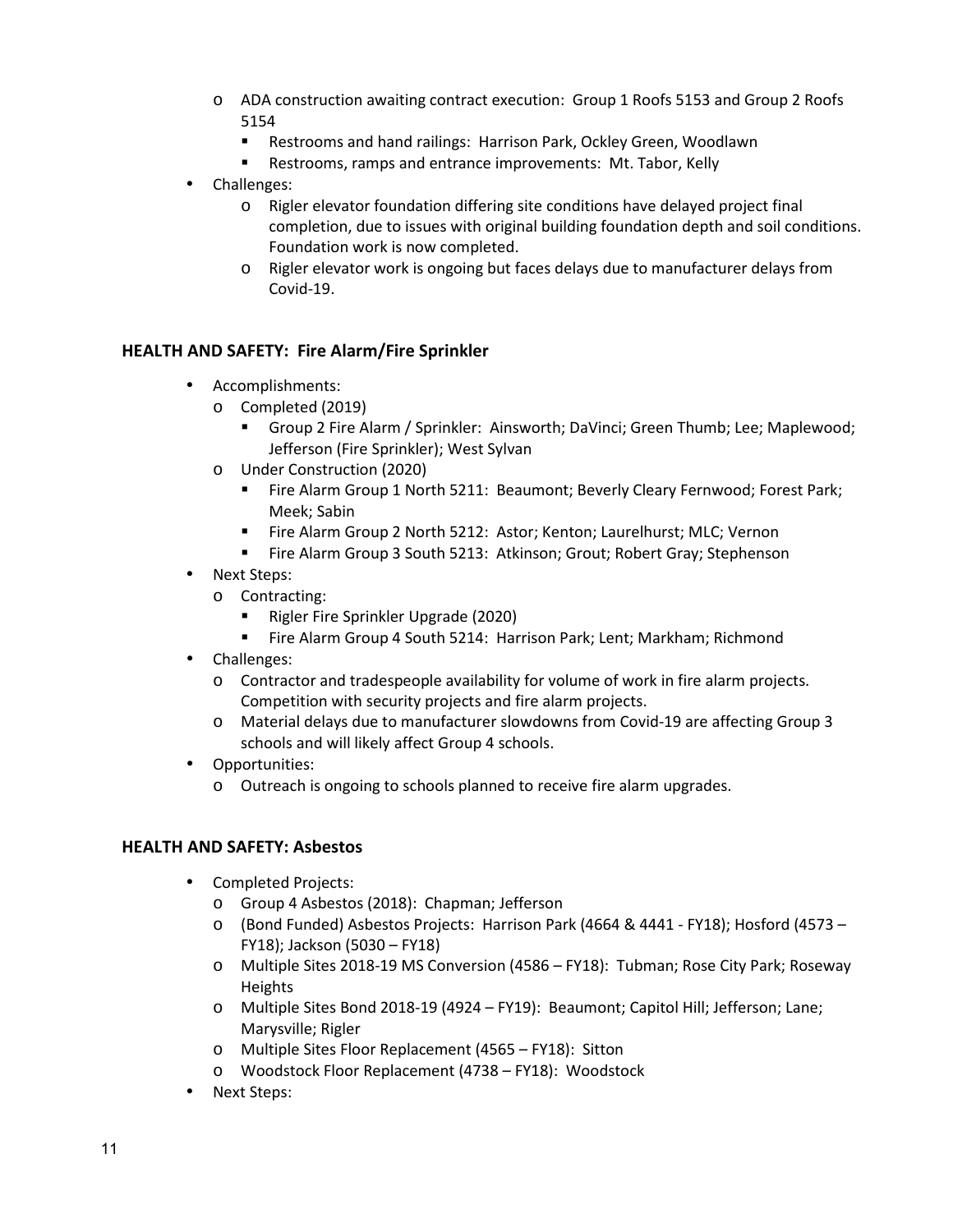- o Asbestos Bond Projects 2019-20 (4924 FY20) survey & design completed; construction being contracted: Beaumont (Phase-2); Chapman (Phase-2); Capitol Hill (Phase-2); Hosford; Lane; Rigler; Stephenson; Vernon; Woodstock; Vestal
- o Supporting FAM project for steam trap repairs at Robert Gray (Gray Steam Trap Repairs  $-5257 - FY20$
- Challenges:
	- o Jackson Phase 2 is being pushed to next summer to re-bid for lower cost
	- o Project complexity with other construction scope
	- o Ability to perform work in sites already closed by other Bond work
- Opportunities:
	- o Coordinating with other projects for efficiency

## **HEALTH AND SAFETY: Lead Paint**

- Accomplishments:
	- o **Phase-1 Work** (Priority Pre-K 2nd Grade Interior) completed:
		- All Phase 1 work has been completed (total of 66 sites)
	- o **Phase 2 and Phase 3: (**Pre-K 2nd Grade Exterior and additional Interior locations in buildings with Pre-K – 2nd Grade programs) underway:
		- **Interior and Exterior work part of Phase 2 & 3 now happening simultaneously as** exterior work is dependent on weather. 6 Sites completed.
	- o **Documentation:** Verdant Database Lead Paint Module purchased for tracking all lead paint work.
	- o **In-House paint crew:** Two additional in-house painters hired and now working on the project (total of 6 on crew)
	- o **Lead Paint IDIQ Solicitation:** Submittals from 7 contractors currently under review
- Next Steps:
	- o **Phase 2 & 3 Work (**Pre-K 2nd Grade Exterior and additional Interior locations in buildings with Pre-K – 2nd Grade programs):
		- **Total of 54 Sites**
	- o **Staffing**
		- **Additional safety training for paint crew**
	- o **Lead Paint IDIQ Solicitation:**
		- Contract recommendations to the School Board June 2020
- Challenges:
	- o COVID-19 has affected work procedures and site access, causing some challenges.
	- o Additional safety training on hold due to COVID-19 and need for social distancing.
	- Weather: To accommodate social distancing, crew shifted to exterior work a little earlier than planned.
- Opportunities:
	- o Once IDIQ painting contracts in place, look to roll out first work packages to accelerate project completion timeline.

## **HEALTH AND SAFETY: Water Quality**

- Accomplishments:
	- o **Focused Fixture Replacement, Sampling, Testing and Reporting:** Completed.
	- o **Low Lead Drinking Water Station Pilot Study**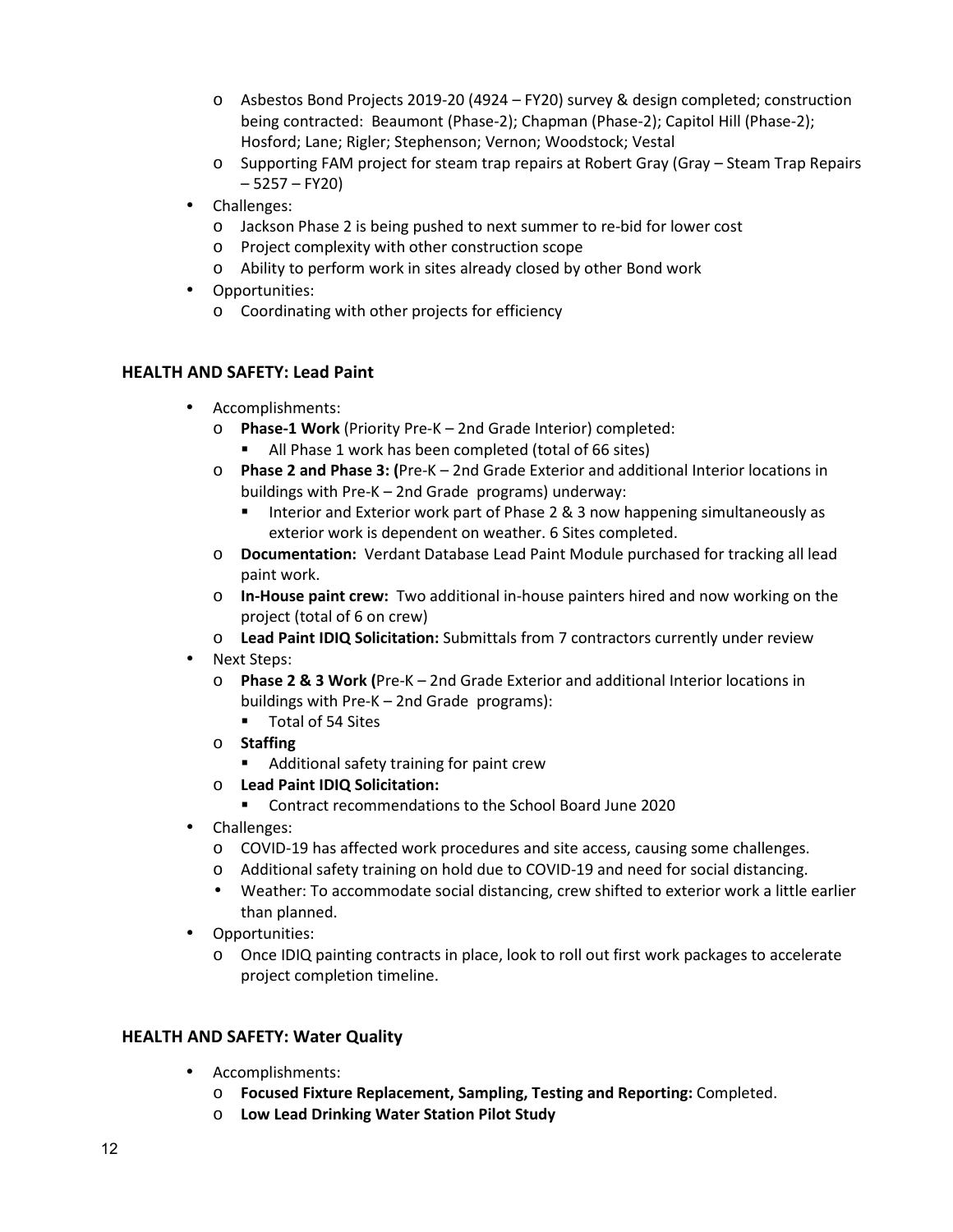- **Conducted a six (6) school pilot study**
- **Test results informed the proposal to implement pilot scope district wide**
- **Pilot will continue until 40-weeks of data is obtained.**
- o **School by school detailed engineering plans** 
	- Completed design on 10-school sites.
	- **Successful bid on 5-school sites.**
	- **Pre-bid meeting completed on second 5-school sites.**
	- Additional 20-school sites in the design process.
- Next Steps:
	- o **Design Surveys:**
		- Detailed school site engineering surveys and Principal interviews for remaining Groups.
	- o **Design:**
		- Construction Drawings and bid packages of 5 sites to be released approximately every 3-weeks until all sites are addressed (Mid 2021)
	- o **Construction:**
		- Construction starting May/ June 2020 and continuing through Fall 2021, with 5 new sites starting every 3 to 4 weeks.
	- o **Completion:**
		- I All major construction and testing forecasted to be complete by the end of 2021.
- Challenges:
	- $\circ$  It will require work through the 2021 calendar year to complete work in all buildings
	- $\circ$  A modest culture change to include students carrying water bottles is part of the solution
	- o Fewer overall locations to obtain water at drinking fixtures within the schools
- Opportunities:
	- o Higher quality water available and with many more bottle filling stations
	- o PPS as a leader in school water quality and student safety; resolution of the Drinking Water "Crisis"

## **HEALTH AND SAFETY: Security Upgrades**

- Accomplishments:
	- o Security Upgrades Group 1: 26 schools under Design/Build contract
		- 5 Schools Designed and Awaiting Construction
		- 7 Schools In Construction or Commissioning
		- 14 Schools Turned Over / Punch list
	- o Security Upgrades Group 2: 31 schools under Design/Build contract
		- 13 Schools Designed and Awaiting Construction
		- 7 Schools In Construction or Commissioning
		- 11 Schools Turned Over / Punch list
	- o Security Upgrades Group 3: 30 schools
		- We have contracted for Design, and the Design process is complete. We have updated construction bid amounts and are reviewing.
	- o PPS Staffing: A second full-time construction manager has been added to Secure Schools team.
- Next Steps:
	- o Security Upgrades Groups:
		- **EXECOMPLET CONSTRUCTION** Commissioning for Security Upgrades Group 1
		- **EXP** Complete construction/commissioning for Security Upgrades Group 2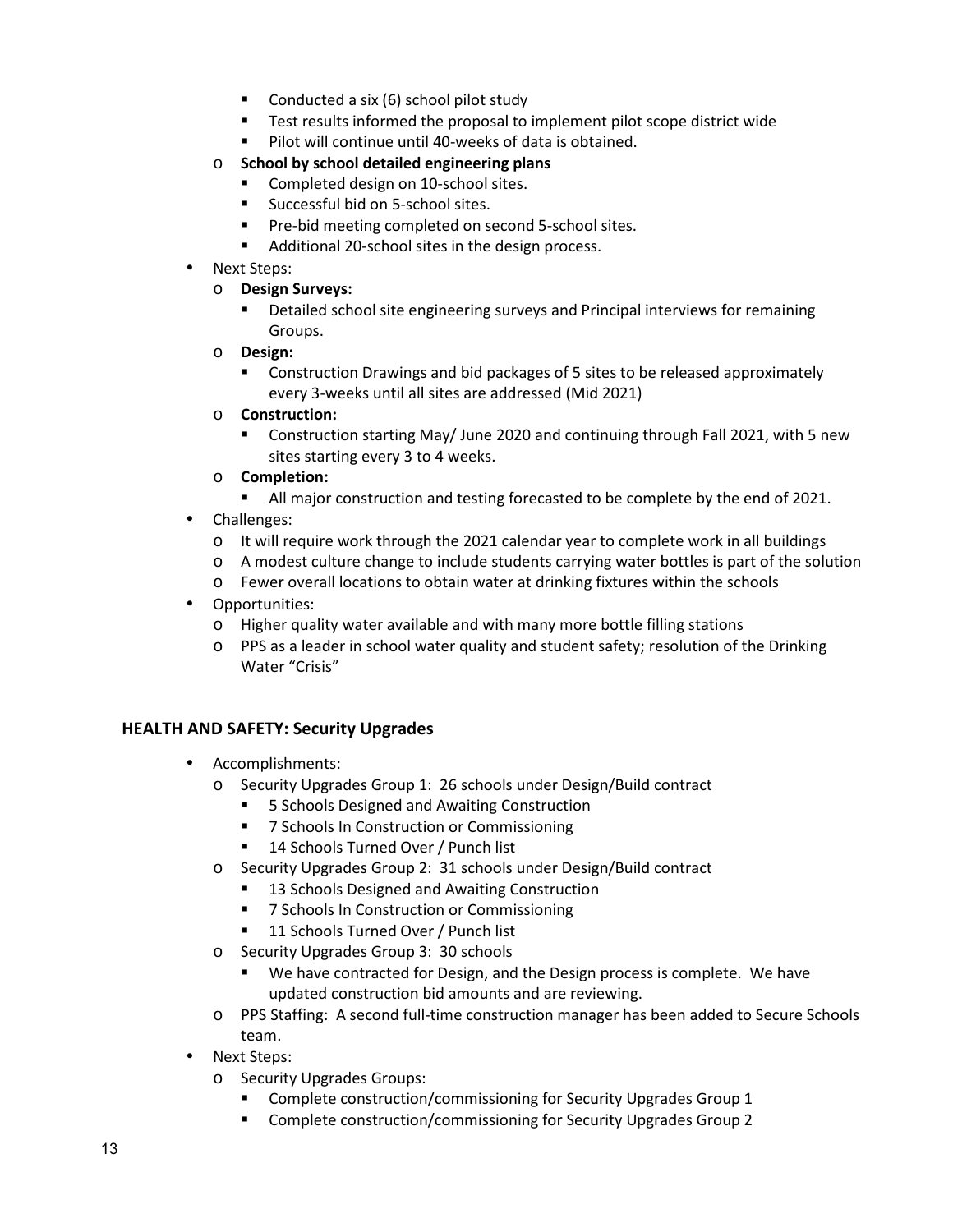- Continue review of updated construction bid amounts with regards to contracting for Security Upgrades Group 3
- o Fencing: Complete design and move into permitting for sites with supplemental fencing
- o Contractor Staffing: OSM schedulers are continuing to work with Contractor to assist in forecasting impacts. Contractor staffing levels have increased substantially, resulting in better schedule performance; continuing to monitor for potential schedule slips.
- Challenges:
	- o Group 1 and Group 2: Review of fencing designs needs to accelerate and move into permitting and bidding.
	- o Group 3: Construction contract is not executed; however, design is now complete.

## **KELLOGG**

- Accomplishments:
	- o **Construction:** Roofing, exterior framing/weather barrier/rain screen, and interior building systems and walls are significantly complete on the Gym, Commons & Administrative Wing. The 3-story Learning Suites are well underway on both the interior and exterior. The main concrete stairway has been formed and poured.
	- o **Mock-up/barrier testing:** A mock-up of the building envelope has been completed and approved by the A/E team. An in-place window/siding system passed a water/air barrier test.
	- o **FF&E:** Planning for furnishings, fixtures and equipment is continuing.
- Next Steps:
	- o **Learning Suites:** Learning Suites exterior framing/weather barrier/rain screen, windows, M/E/P systems, and interior framing/drywall will be installed.
	- o **Site work:** Site grading will begin around the building.
	- o **Public works (PW) permitting:** Public works planning and construction will begin in the next month.
- Challenges and Opportunities:
	- o **COVID-19 risk management:** Project team coordinating with Bond program to mitigate risks from COVID-19.
	- o **Constrained site:** Project team coordinating with GC to minimize impact on neighbors.
	- o **Planning principal:** Planning for opening of new school would benefit from selection of KMS planning principal anticipated in July, 2020.
- Safety Update:
	- o December Man Hours: 11,783
	- o Man Hours to Date: 51,226
	- o Reportable Accidents to Date: 2
	- o OSHA Recordable Accidents: 0
	- o Incident Rate: 0

## OSM/BAC Discussion:

*OSM discusses the Planning Principal with the BAC. BAC expresses concern about what impacts will come from not having a Planning Principal in July. OSM states that the lack of a Planning Principal will not generally impact the construction or the project work, but OSM is aware of the importance of getting a Principal on site to become familiar with the school layout and operations.*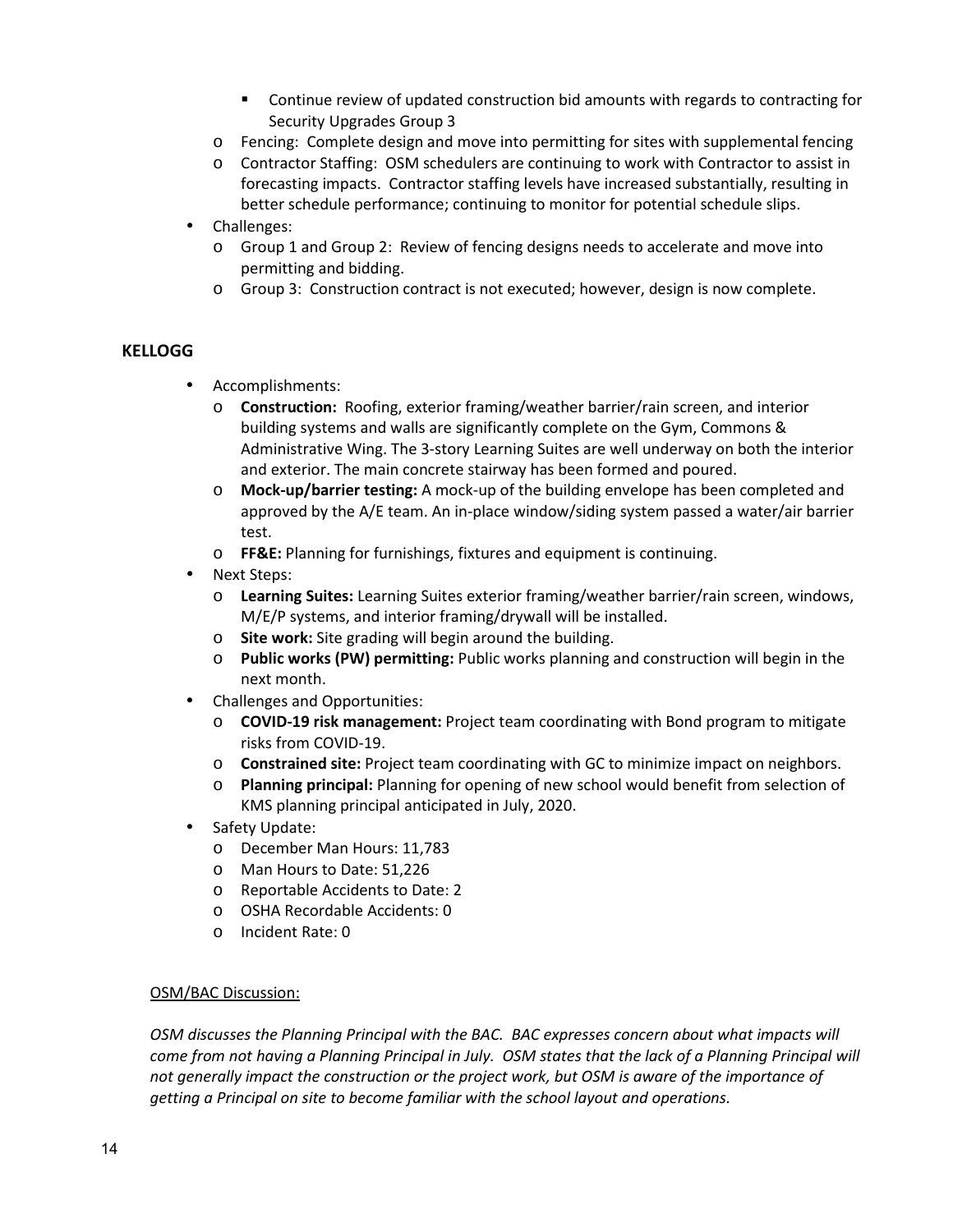## **MADISON**

- Accomplishments:
	- o **Construction:** 
		- **Theater structure complete**
		- New science wing structure complete
		- Wall framing & MEP roughin in Sectors C, D, & E in progress
		- South fields are in progress
		- **EXECUTE CUTTER IVIOR COVID Challenges**
		- **Window frames on site and install has started**
		- **Phase III building permit received**
- Next Steps:
	- o **Construction:** 
		- **E** Level 2 of gym CMU thru end of May
		- **EXECOMMONS structural steel in June**
		- **Theater SOG**
		- **Wall framing & MEP roughin throughout building**
		- Public Works Permit is nearly complete after ROW acquisitions are finalized
- Challenges:
	- o COVID labor inefficiency impacts
	- o Little schedule float left to absorb new impacts
	- o Site logistics are challenged with extra trailers/lifts to achieve social distancing
	- o Mandatory furlough is a challenge for PPS staff in dealing with workloads
- Opportunities:
	- o Warehousing of materials has helped eliminate supply chain risk due to COVID
	- o Subs are cooperative and committed to finishing project on time
- Safety Update:
	- o Man Hours to Date: 227,325 as of May 7, 2020
	- o Reportable Accidents to Date: 1
	- o OSHA Recordable Incidents: 1
	- o Incident Rate: 0.84

## OSM/BAC Discussion:

*The BAC asks about the reportable accident, and OSM reminds BAC of the minor incident that was discussed at the last meeting.* 

## **LINCOLN**

- Accomplishments:
	- o **Design:** 
		- Construction administration and permit review ongoing
		- Water and Electrical service changes by PWB and PGE
	- o **Construction:** 
		- **Early Work of deep pilings and aggregate piers completed on schedule in April**
		- GMP submitted on budget and approved by the BOE
		- **Tower cranes erected in early May**
- Next Steps: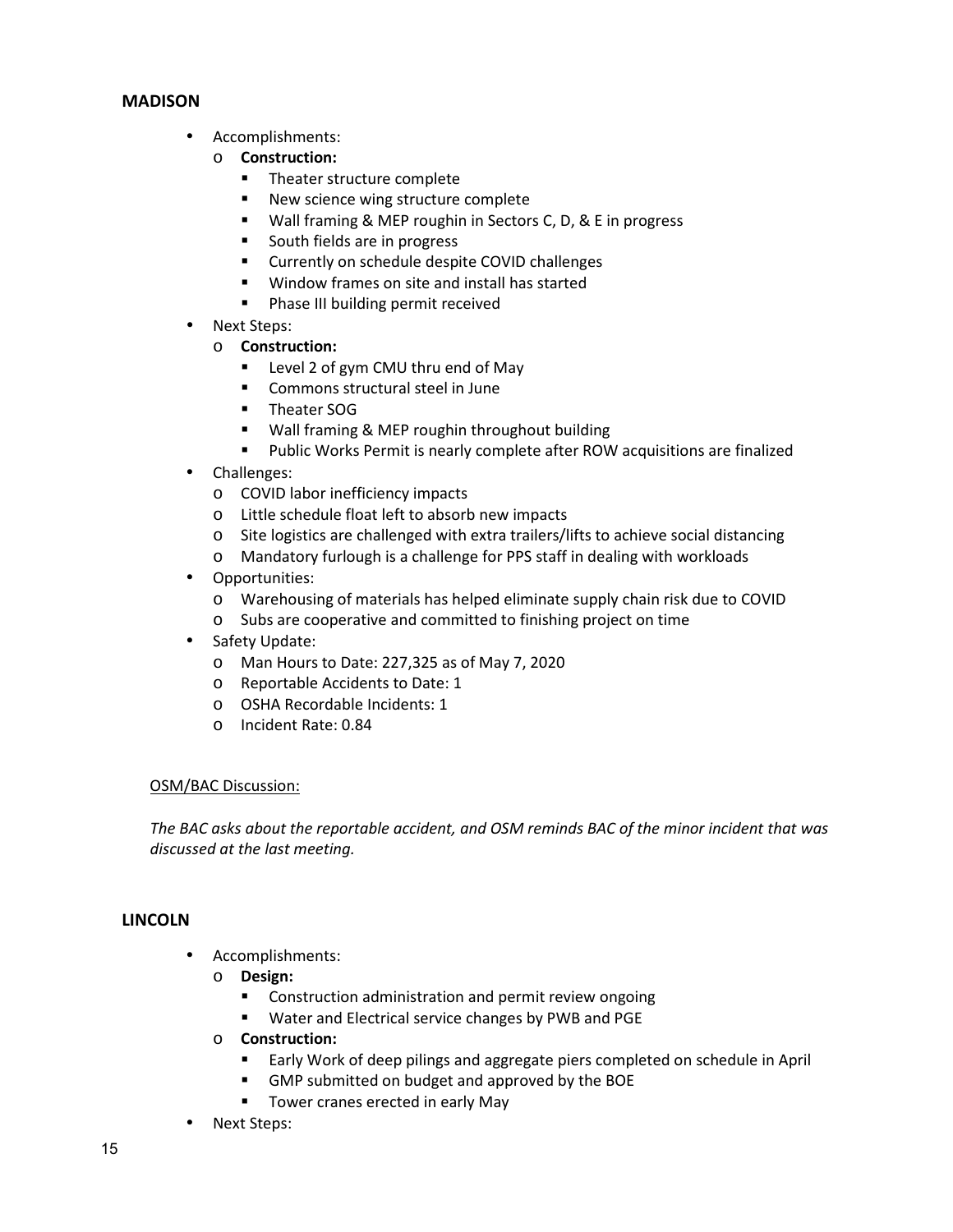- o **Permits:** 
	- **EXECONSTRUCTION PROCEEDING** ON Permit 1 for structural work
	- **Permit 2 for the main building expected in August**
	- **Public Works 60% permit review pending changes made by PWB and PGE**

## o **Contract:**

- Approx. \$2.7M remaining buyout for Phase 1. Phase 2 buyout in 2021-22 is approx. \$26M of scope.
- Challenges:
	- o Redesign of main water and electrical services
	- o COVID-19 impact on structural steel procurement
	- o Unknown potential impacts to labor and supply chain from COVID-19
- Opportunities:
	- o Back to work plan implemented for key site staff based on OSHA guidelines
	- o Resequencing of scope items to gain schedule improvements
- Safety Update:
	- o Man Hours to Date: 10,646 as of April 30, 2020
	- o Reportable Accidents to Date: 0
	- o OSHA Recordable Incidents: 0
	- o Incident Rate: 0.00

## OSM/BAC Discussion:

*The BAC asks about how the CM/GC contract fits into the total budget, but requests that it be answered via a follow-up email after the meeting due to time constraints.* 

## **BENSON**

- Accomplishments:
	- o **50% Design Development (DD):**
		- OAC plan reviews & stakeholder design review meetings complete.
		- Andersen & A/E Estimator reconciled estimates.
		- OAC Team coordinated Value Engineering (VE) / cost cutting for budget alignment.
	- o **CMGC Early Trade Package** issued by Andersen Const.
	- o **Historic Landmarks Commission (HLC) Type III Preliminary Submittal** complete.
	- o **Summer 2020 work** planning & investigation under way.
	- o **Buckman Field connections** being coordinated with Portland Parks & Rec. staff.
	- o **Quarterly project team partnering sessions** continued.
	- o **75% DD:** Design Team coordination set milestone
- Next Steps:
	- o **100% DD** package
	- o **Design review** being done with virtual/online stakeholder engagement.
	- o **FF&E**
		- **EXisting furniture inventory for swing site planning & building cleanout**
		- **EXECTE equipment planning & consolidation**
	- o **HLC Type III:** Submitting design package final package and anticipating summer hearing.
	- o **State Historic Preservation Office (SHPO):** Clearance form submittal
	- o **Schedule:** Monthly schedule workshops with project team
	- o **Completion:** summer 2020 work & investigation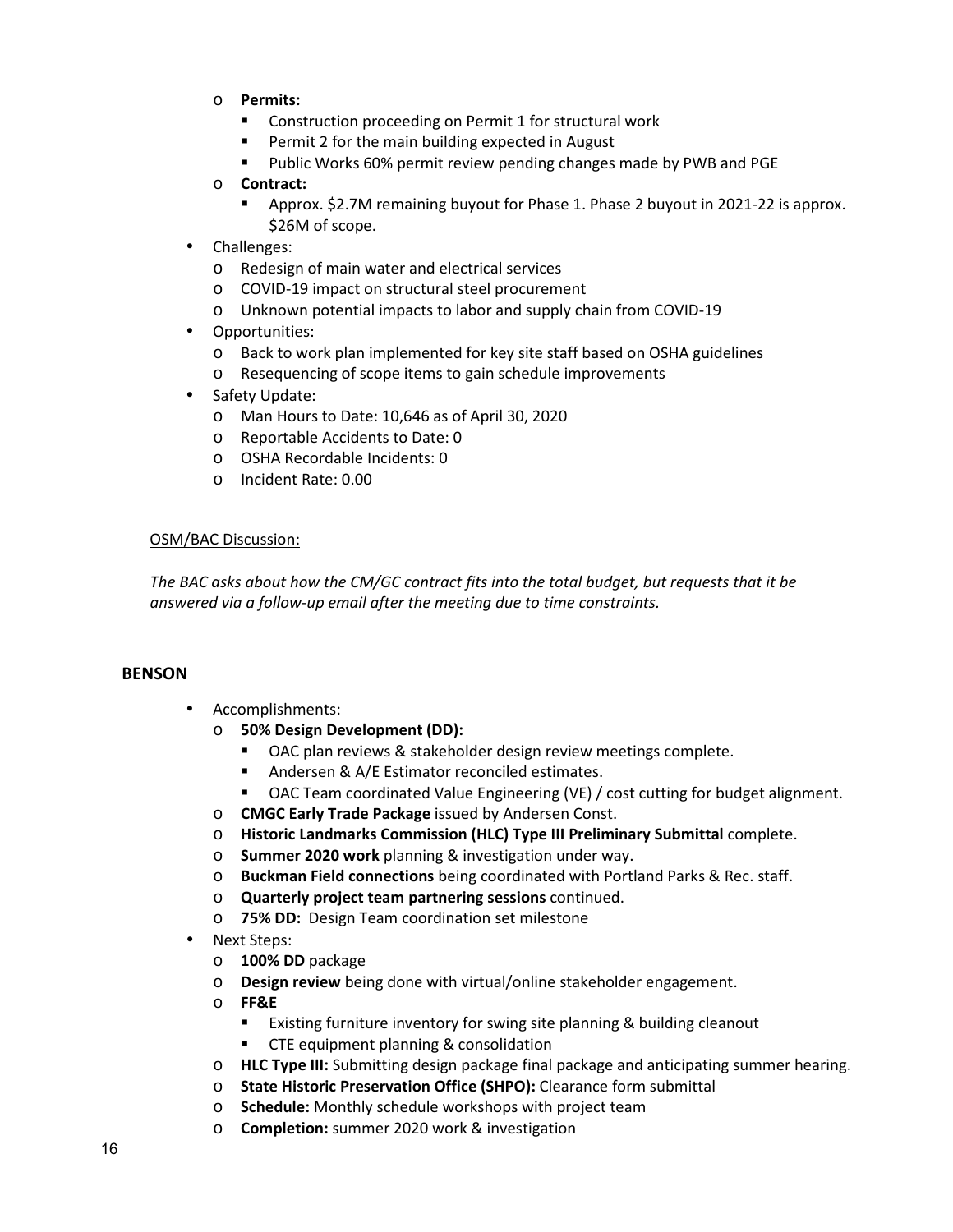- Challenges
	- o Building cleanout and move with large amount of heavy equipment
	- o Postponed DAG & school community engagement due to school closure
	- o Conducting virtual/online meetings with school and district stakeholders
	- o Planning, move, transportation and messaging for relocation to multiple swing sites for 3 year construction period
- Opportunities:
	- o Early co-location on site

*OSM staff briefly address a BAC question submitted prior to the meeting requesting information on*  how the Benson swing site estimates have increased and the MPG estimate is up \$11M but the overall *total has not changed. OSM notes that the MPG forecast changed to match up with BOE approved amount, but again feels a lengthier discussion will be best addressed, for time reasons, via a follow-up email or meeting.* 

## **BENSON: Multiple Pathways Building**

- Accomplishments:
	- o **Master Plan:**
		- Master Plan approved by School Improvement Bond Subcommittee, May 7, 2020
		- Master plan will advance to the Board of Education for full approval
	- o **Community Engagement**
		- Completed DAG meetings #5 and 6
	- o **Budget**
		- Master Plan cost estimates align with BOE approvals
	- Next Steps:
		- o **Master Plan Approval:** Board vote likely scheduled for June 11 meeting
		- o **Design:** Once Master Plan is fully approved, begin work on the Schematic Design package
		- o **Stakeholder Engagement:** Schedule DAG #7, Schematic Design kick-off
		- o **Design contract:** finalize contract with Bassetti for schematic design through project completion
		- o **Precon Agreement:** with Andersen Construction
- Challenges:
	- o Managing the scope of work for programs that do not fall within the current Ed Spec requirements
	- o Integrating the schedule to align with the work at Benson HS.
	- o Conducting DAG and other meetings virtually
	- o Planning for move to Kenton in August 2021
- Opportunities:
	- o Exploration of innovative materials and construction technology, i.e. CLT, pre-fabricated units, etc.
	- o Explore concepts of Trauma Informed Design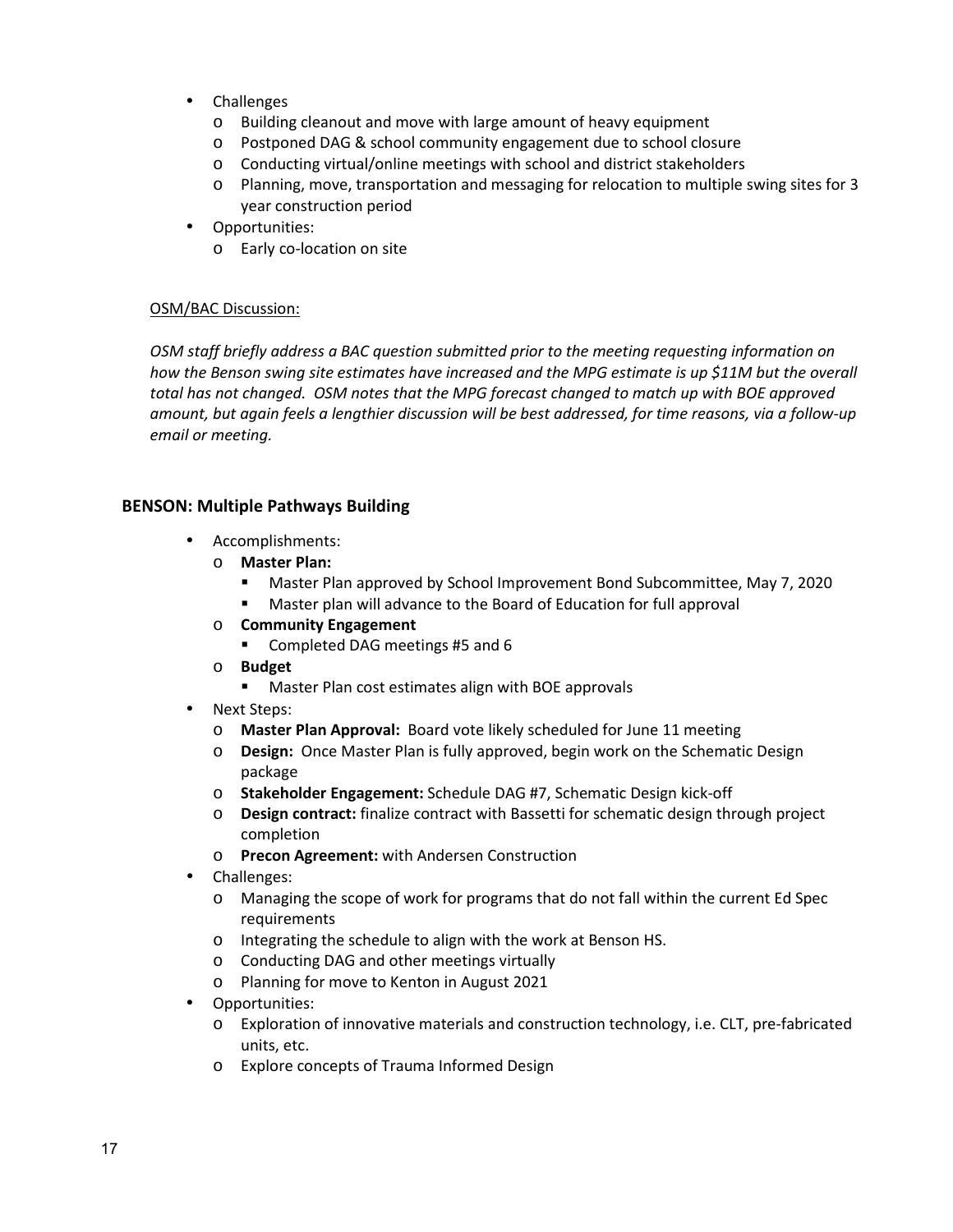## **BENSON: Swing Sites**

- Accomplishments:
	- o Marshall:
		- **EXECUTE:** Land use application submitted for new building
		- **Marshall building tenant improvement (TI) submitted for permitting in Facilities** Permit Program (FPP)
		- Reduced TI scope to reduce cost & meet schedule constraints
		- Andersen Construction review of site investigations to confirm existing conditions
		- TI work & new auxiliary CTE shop building will be executed under CM/GC contract with Andersen Construction
		- 25% CD completion for new building
		- **Confirm OHSU clinic to move and operate at Marshall**
	- o Kenton:
		- **EXECONTER CONTER 1** Continue coordination with De La Salle HS to manage building transition
		- **PPS IT infrastructure work to begin summer 2020**
	- o Grant:
		- Portland Evening and Summer Scholars (PESS) will move to Grant August 2020
- Next Steps:
	- o Marshall
		- Cost reconciliation and start of construction
		- **•** Determine nonconforming upgrades (NCU) scope
		- Start summer 2020 work
		- **E** Land use approval & permitting for new building
	- o Grant:
		- **PESS move in & school communication**
		- **Working with Grant & PESS to confirm space use**
	- o Kenton:
		- $\blacksquare$  MPG leadership walkthrough June 1st
		- **E** Confirm contracting plan & schedule
- Challenges:
	- o Marshall:
		- **Aligning the scope and budget.**
		- Obtaining permit in time to start new building in Fall of 2020
		- Compressed timing of swing site build out at Marshall & move-in. 3-4 Phases anticipated
	- o Kenton:
		- Compressed timing of swing site work & move in following DLS move out at end of lease

## OSM/BAC Discussion

*BAC notes that BAC will be giving scrutiny to the Benson estimates due to the need to include funding for Benson on the 2020 Bond.* 

## **VI. Questions**